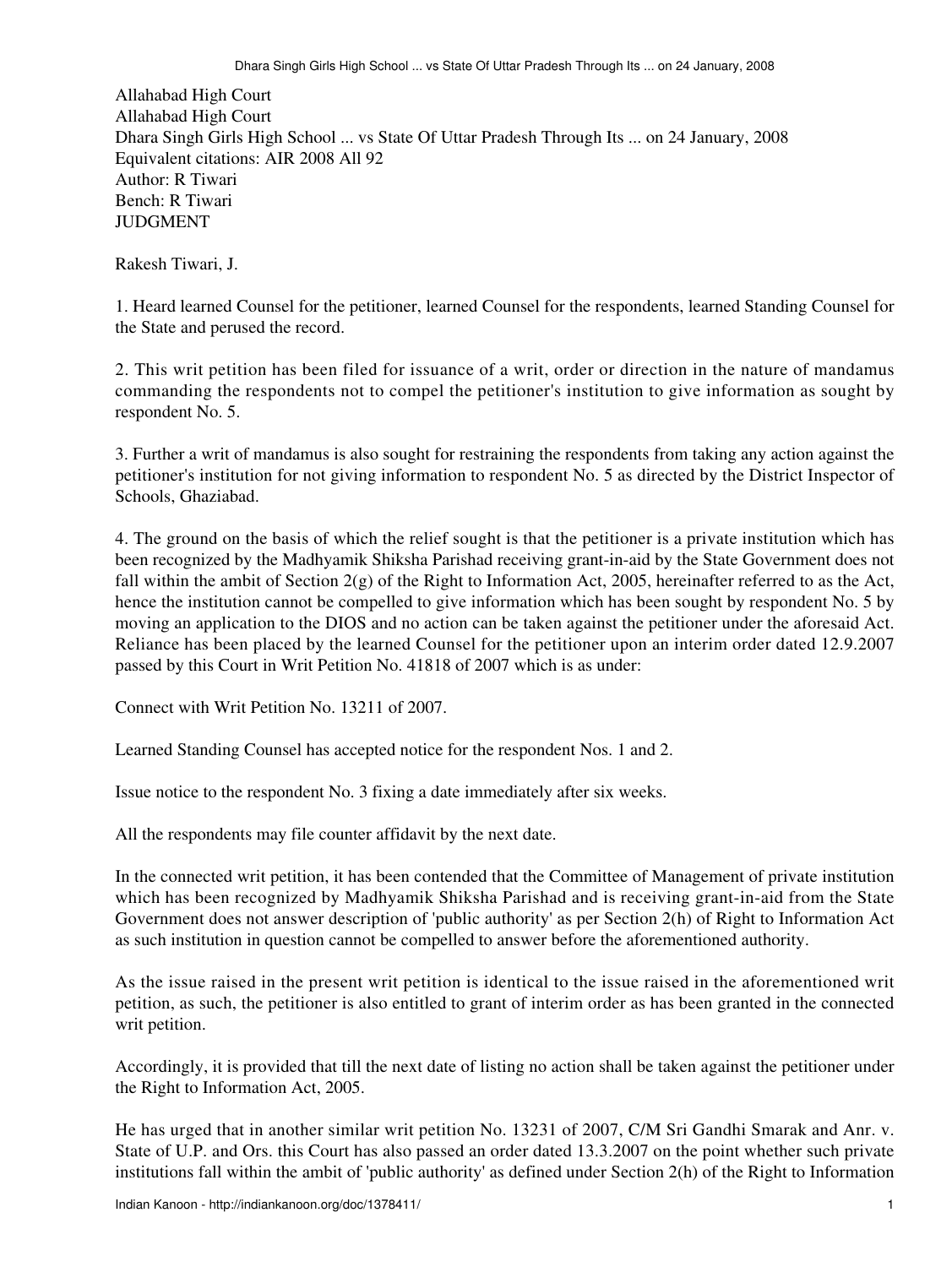Act, 2005, though they may have been recognized by the Madhyamik Shiksha Parishad and are receiving grant-in-aid from the State Government, the Court has held that such institutions as aforesaid do not answer description of 'public authority' as defined under Section 2(h) of the Act. The order dated 31.3.2007 is also an interim order of this Court which has been appended as Annexure-7 to the writ petition.

5. A perusal of the two interim orders aforesaid dated 13.3.2007 and 12.9.2007 show that the Court has noted the contentions of learned Counsel for the petitioners that the private institutions have been recognized by the Madhyamik Shiksha Parishad and are receiving grant-in-aid did not conform description as of 'pubic authority' as defined in Section 2(h) of the Right to Information Act, 2005 which was only issue raised by the petitioner at the time of admission. An interim order which is passed at the time of admission pending proceedings to be complied with in order to balance the equities during the pendency of the petition is not a final adjudication of dispute. It is not a judgment and has no persuasive value.

6. It appears from the record that respondent No. 5 had sought certain information from the petitioner's institution regarding appointment of Principal of "Deepmala" and with regard to the income and expenditure etc. Since the nature of information sought is relevant, the letter of respondent No. 5 seeking information under the Right to Information Act, 2005 appended as Annexure-1 and Annexure-3 are quoted below.

Annexure No. 1

lsok esa]

Jheku~ ftyk csfld f'k{kk vf/kdkjh]

xkft;kckn A

fo"k;%& tu lwpuk vf/kdkj vf/kfu;e ds varxZr lwpuk izkIr djus ds laca/k esa A

egksn;]

1- /kkjk flag xYlZ twfu;j gkbZLdwy xqjh xkkyk jksM+ xkft;kckn esa iz/kkuk/;kid in ij nhiekyk dh fu;qfDr fdl fnukad dks gqbZA

2- iz/kkuk/;kid ds in dh foHkkx }kjk fjDr in ij fu;qfDr ds fy, txg fdl fnukad dks fudkyh x;h \

3- iz/kkuk/;ikd dk in fdldh txg fjDr gqvk \ fu;qfDr ds le; izk/kkuk/;kid dk vuqHko fdrus o"kZ gksuk pkfg, ,oa iz/kkuk/;kid dh mez fdruh gksuh pkfg, \

4- iz/kkuk/;kid nhiekyk dh fu;qfDr ds le; Ldwy izca/kd desVh ds p;u lfefr esa dkSu&dkSu inkf/kdkjh Fks \

5- izk/kkuk/;kid nhiekyk dh fu;qfDr ds le; f'k{kk foHkkx ds inkf/kdkjh dkSu&dkSu Fks \

6- iz/kkuk/;kid nhiekyk dk izk/kkuk/;kid in dk vuqeksnu f'k{kk foHkkx ds fu;ekuqlkj fdl vf/kdkjh ds gLrk{kj ls fdl fnukad dks fd;k  $x; k \in \mathbb{R}$ 

7- iz/kkuk/;kid dh fu;qfDr ds le; nhiekyk dk ch-,M+- ds ckn vuqHko fdrus o"kZ dk Fkk \ ,oa fdl Ldwy dk v/;kid vuqHko Fkk ,oa mez D;k Fkh \

8- nhiekyk ds iz/kkuk/;kid in ij fu;qfDr gksus ls igys fdldh fu;qfDr iz/kkuk/;kid in ij Fkh \ mldk fdl fnukad dks R;kx i= fn;k x;k nhiekyk dk iz/kkuk/;kid in ij fu;qfDr laca/kh ck;ksMkVk nsus dh d`ik djsa A

izkFkhZ tu lwpuk vf/kdkj vf/kfu;e ds lHkh fu;eksa dk ikyu djus dks rS;kj gS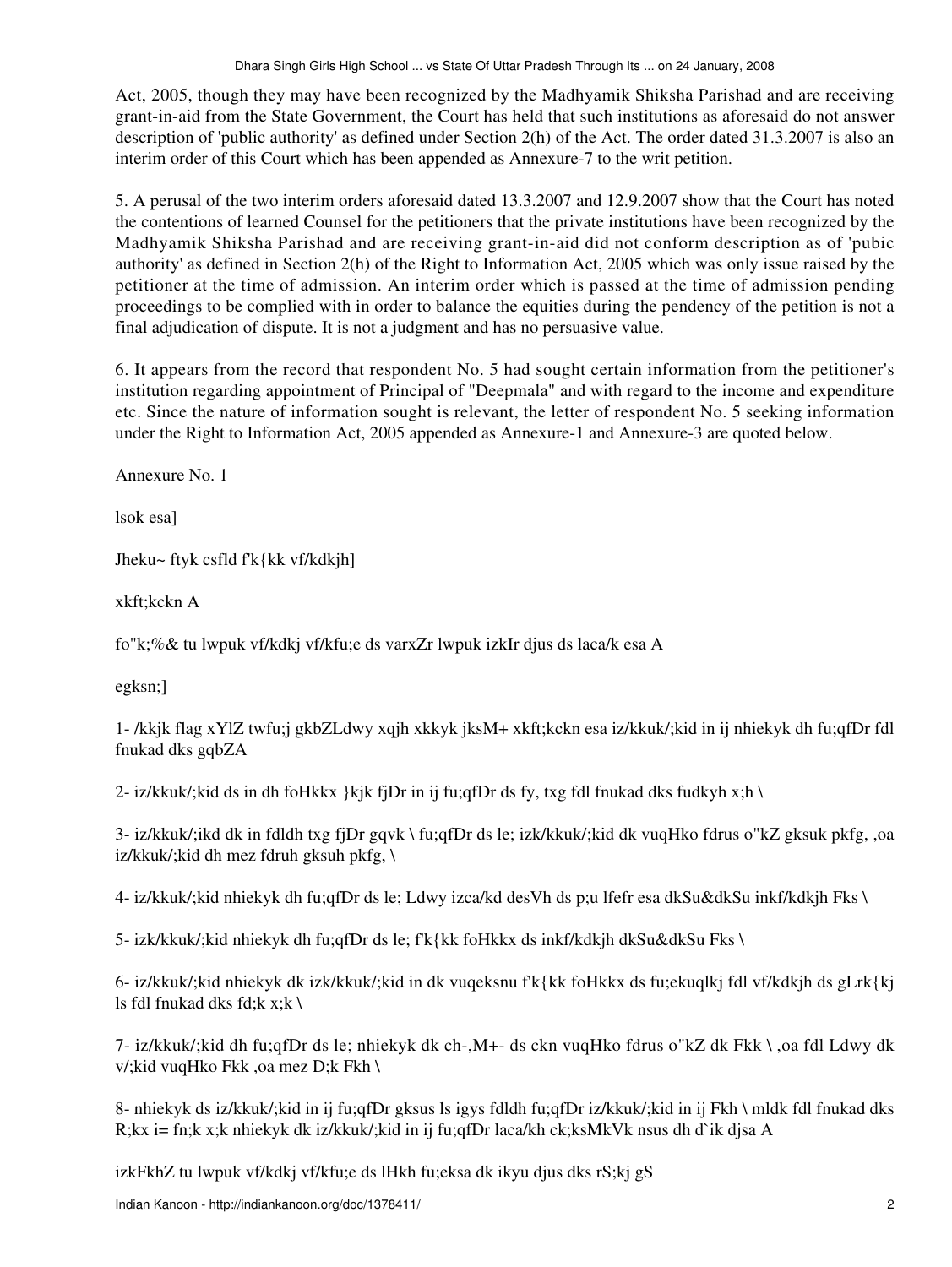layXu % 10 :i;s dk iksLVy vkMZj ua% 61bZ51409

izkFkhZ

 $\mathfrak{g}0@ \&$ 

cyjkt flag iq = Jh izse flag

144] ek/kksiqjk xkft;kckn

 $\mathsf{A}$ 

Annexure No. 3

lsok esal

Jheku~ ftyk folky; fujh{kd]

xkft:kckn A

fo"k; %& tu lwpuk vf/kdkj vf/kfu;e 2005 ds varxZr lwpuk izkIr djus ds laca/k esa A

ftldh fu/kkZfjr 'kqYd 10 @ :i;s iksLVy vkMZj la[;k% 66 b- 265235 = 10&7-07 fnukad layXu gS A

1- /kkjk flag xYlZ twfu;j gkbZLdwy xqjh xkft;kckn dh Nk=kvks ls Qhl ds :i esa jsMdzkl dh /kujkf'k yh tkrh gS A izfr o"kZ Nk=kvks dh la[;k dk fooj.k o"kZ 1988 ls 2007 rd A

2- Nk=kvks ls fy;k x;k jsMdzkl dh /kujkf'k Ldwy ds fdl cSad [kkrs esa tek gksrh gS A

3- Nk=kvks ls fy;k x;k jsMdzkl dh /kujkf'k mDr Ldwy cSad [kkrs esa o"kZ 1988 ls 2007 rd tek izfro"kZ /kujkf'k dk fooj.k A

4- mDr Ldwy cSad [kkrs esa tek jsMdzkl dh /kujkf'k izfro"kZ fdruh /kujkf'k fdl fdl fnukad dks fudkyh x;h /kujkf'k dk fooj.k A

izkFkhZ dks tu lwpuk vf/kdkj vf/kfu;e 2005 ds vUrZxr lwpuk izkIr djkus ds d`ik djsa vkidh vfr d`ik gksxh A

izfrfyfi i zkFkhZ

Jheku~ ftykf/kdkjh xkft;kckn

 $g0@&$ 

cyjkt flag iq=

Jh izse flag

fnukad% 10-7-2007 144] ek/kksiqjk xkft;kckn A

7. The DIOS on the aforesaid request under the Right to Information Act, 2005 had directed the institution to provide information required by respondent No. 5. The institution did not comply with the directions of District Basic Education Officer, Ghaziabad and submitted the interim orders passed in the aforesaid two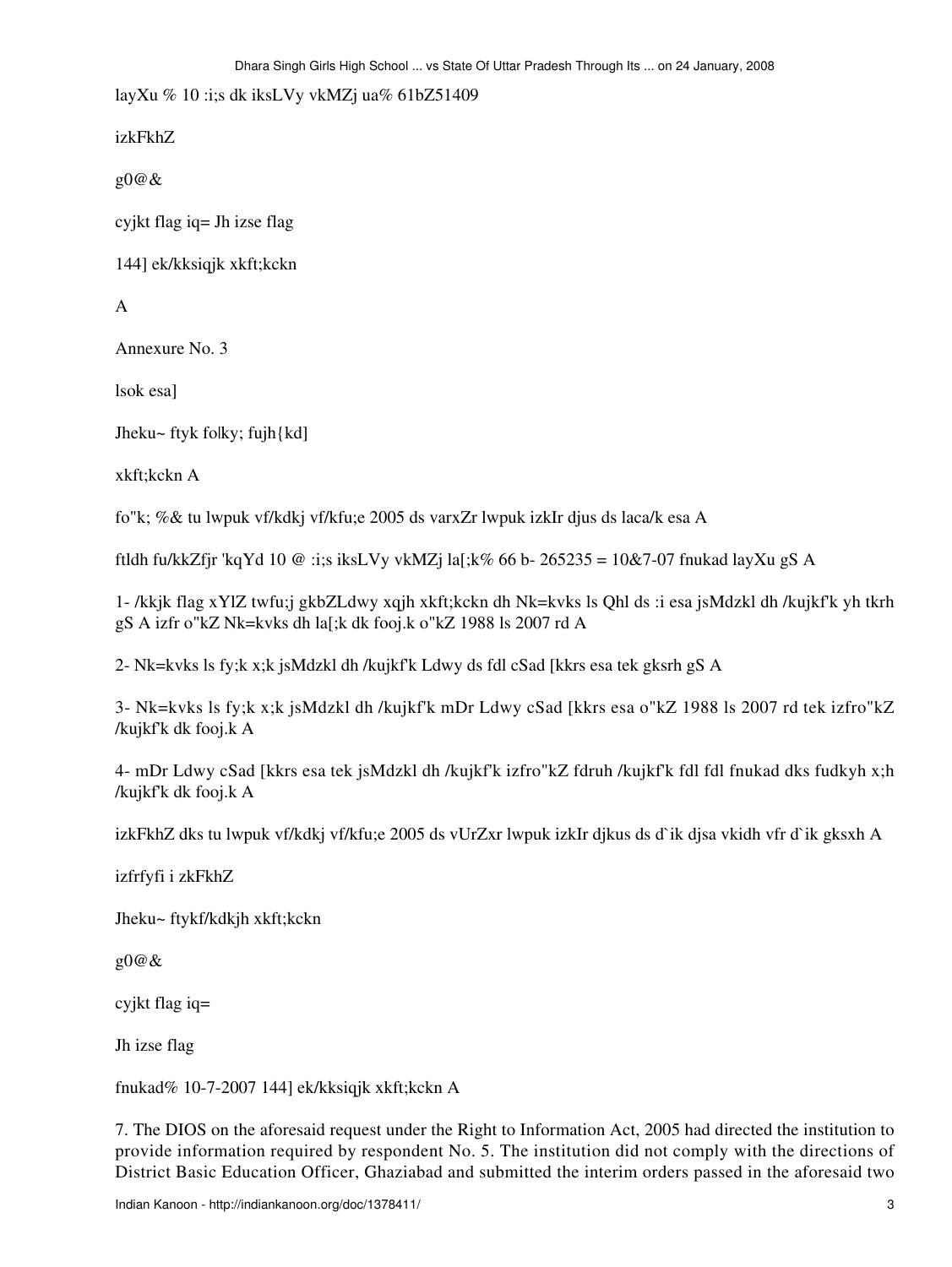petitions i.e. 41818/2007 and 13231/2007. The DIOS, Ghaziabad thereafter informed the petitioner that the interim orders aforesaid pertain to other institutions and not to the petitioner's institution as such he should supply the information required.

8. Aggrieved the petitioner has come up in this writ petition for restraining the DIOS from giving the information sought by respondent No. 5 and not to take any coercive action against the institution.

9. Before adverting to the controversy involved in the present writ petition the necessary provisions of the Right to Information Act, 2005 may be referred.

10. According to its objects and reasons the Right to Information Act, 2005 is an Act "to provide for setting out the practical regime of right to information for citizens to secure access to information under the control of public authorities, in order to promote transparency and accountability in the working of every public authority, the constitution of a 'Central Information Commission and State Information Commissions and for matters connected therewith or incidental thereto." It was in the context with objects and reasons that the parliament enacted the Right to Information Act, 2005.

11. Section 2(a)(f)(h)(i) and (j) define "appropriate Government, Competent authority, Information, Public authority and Right to Information Act." which are as under:

(a) "appropriate Government" means in relation to a public authority which is established, constituted, owned, controlled or substantially financed by funds provided directly or indirectly-

(i) by the Central Government or the Union territory administration, the Central Government;

(ii) by the State Government, the State Government;

(f) "information' means any material in any form, including records, documents, memos, e-mails, opinions, advices, press releases, circulars, orders, logbooks, contracts, reports, papers, samples, models, data material held in any electronic form and information relating to any private body which can be accessed by a public authority under any other law for the time being in force;

(h) "public authority" means any authority or body or institution of self government established or constituted-

(a) by or under the Constitution;

(b) by any other law made by Parliament;

(c) by any other law made by State Legislature;

(d) by notification issued or order made by the appropriate Government,

and includes any-

(i) body owned, controlled or substantially financed;

(ii) non-Government organization substantially financed, directly or indirectly by funds provided by the appropriate Government;

(i) "records" includes-

(i) any document, manuscript and file; (ii) any microfilm, microfiche and facsimile copy of a document;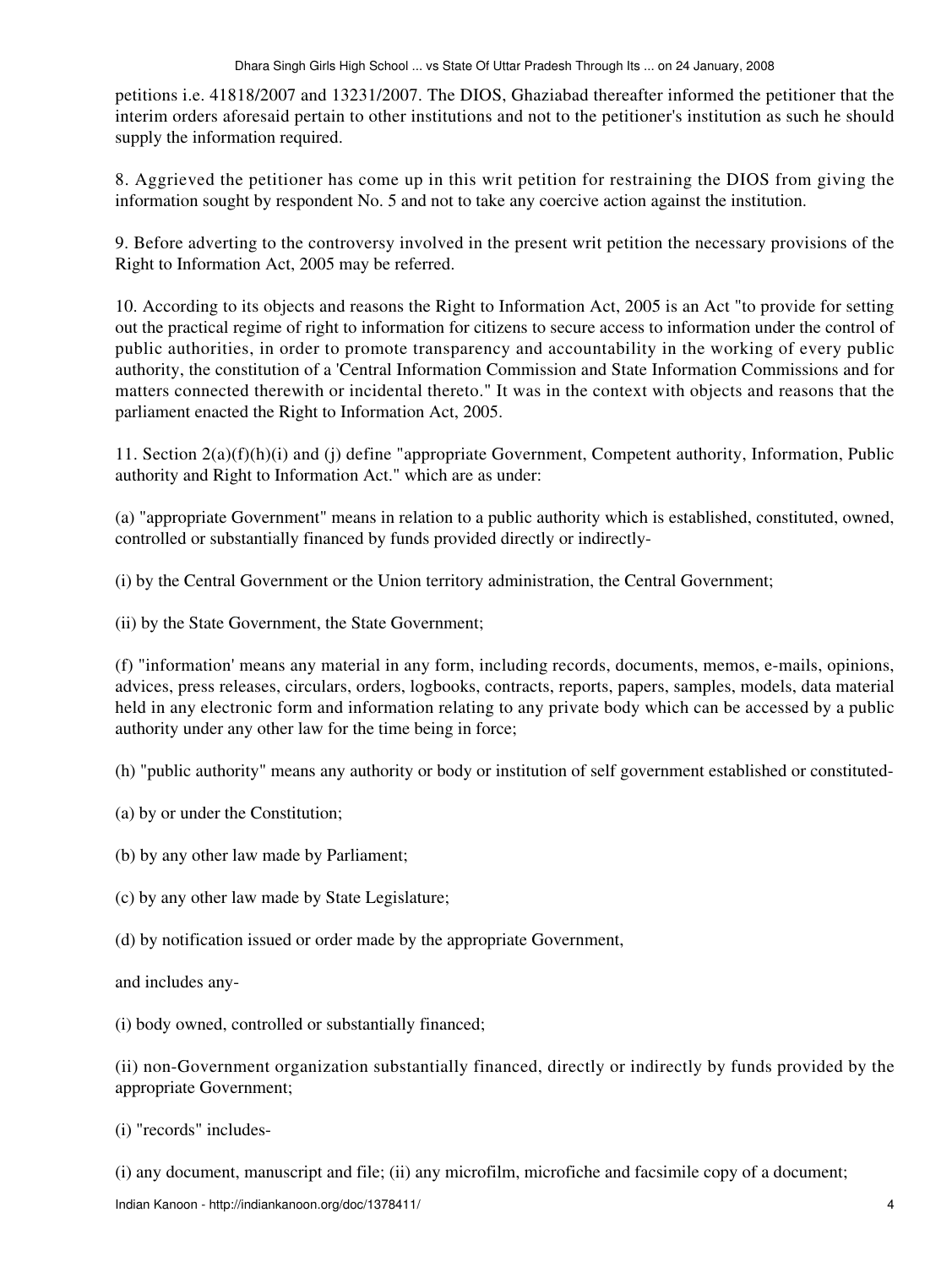- (iii) any reproduction of image or images embodied in such microfilm (whether enlarged or not); and
- (iv) any other material produced by a computer or any other device;

(j) "right to information" means the right to information accessible under this Act which is held by or under the control of any public authority and includes the right to-

- (i) inspection of work, documents, records;
- (ii) taking notes, extracts or certified copies of documents or records;
- (iii) taking certified samples of material;

(iv) obtaining information in the form of diskettes, floppies, tapes, video cassettes or in any other electronic mode or through printfouts where such information is stored in a computer or in any other device.

12. Section 3 provides for right to information to all the citizens subject to the provisions of the Act. Section 4 puts an obligation on the public authority to maintain all its records for providing information. Section 6 provides that the request for obtaining information is to be made in writing to be accompanied with such fee as prescribed. Section 7 provides procedure for disposal of request whereas Section 8 provides for exemption from disclosure of information. The exemption is provided only with regard to information, disclosure of which would prejudicially affect the sovereignty and integrity of India, the security, strategic, scientific or economic interest of the State, relation with foreign State or lead to incitement of an offence; the information which has been expressly forbidden to be published by any Court of law or tribunal or the disclosure of which may constitute contempt of Court; information, the disclosure of which would cause a breach of privilege of Parliament or the State Legislature; and information including commercial confidence, trade secrets or intellectual property, the disclosure of which would harm the competitive position of a third party, unless the competent authority is satisfied that larger public interest warrants the disclosure of such information and so on.

13. From perusal of the objects and reasons for enacting the Right to Information Act, 2005 it is apparent that the Government desired to establish a practical regime of right to information for citizens to have accessed to information under the control of public authorities, in order to promote transparency and accountability in their working. Though the institution may be a private institution but if it is substantially financed directly or indirectly by the State Government such as by grant-in-aid for payment of salary of the teachers and staff are under the control of the 'public authority' as to monitor the expenses provided by the State Government in this regard as given in the objects and reasons of the Act, it will fall under the purview of the Right to Information Act.

14. Such institutions do not ousted Section  $2(h)(d)(ii)$  of the Act. It is not denied by the petitioner that information sought by respondent No. 5 is not exempted information under Section 8 of the aforesaid Act, 2005 It applies to a non-government organization substantially financed directly or indirectly by funds provided by the appropriate Government by which the petitioner is covered.

15. Admittedly, the petitioner is financed by the State Government substantially and is receiving grant-in-aid from the State Government, therefore, the District Basic Education Officer has rightly sought information from the petitioner which can not be denied only on the pretext that since respondent No. 5 has filed a number of complaints against him and there is inter-se litigations between the parties, hence the institution is not obliged to provide information.

16. Sri S.K. Tyagi, learned Counsel appearing for respondent No. 5 submits that there is another aspect of the matter which may be looked into by the Court i.e. in many of the institutions the petitioner has appointed his